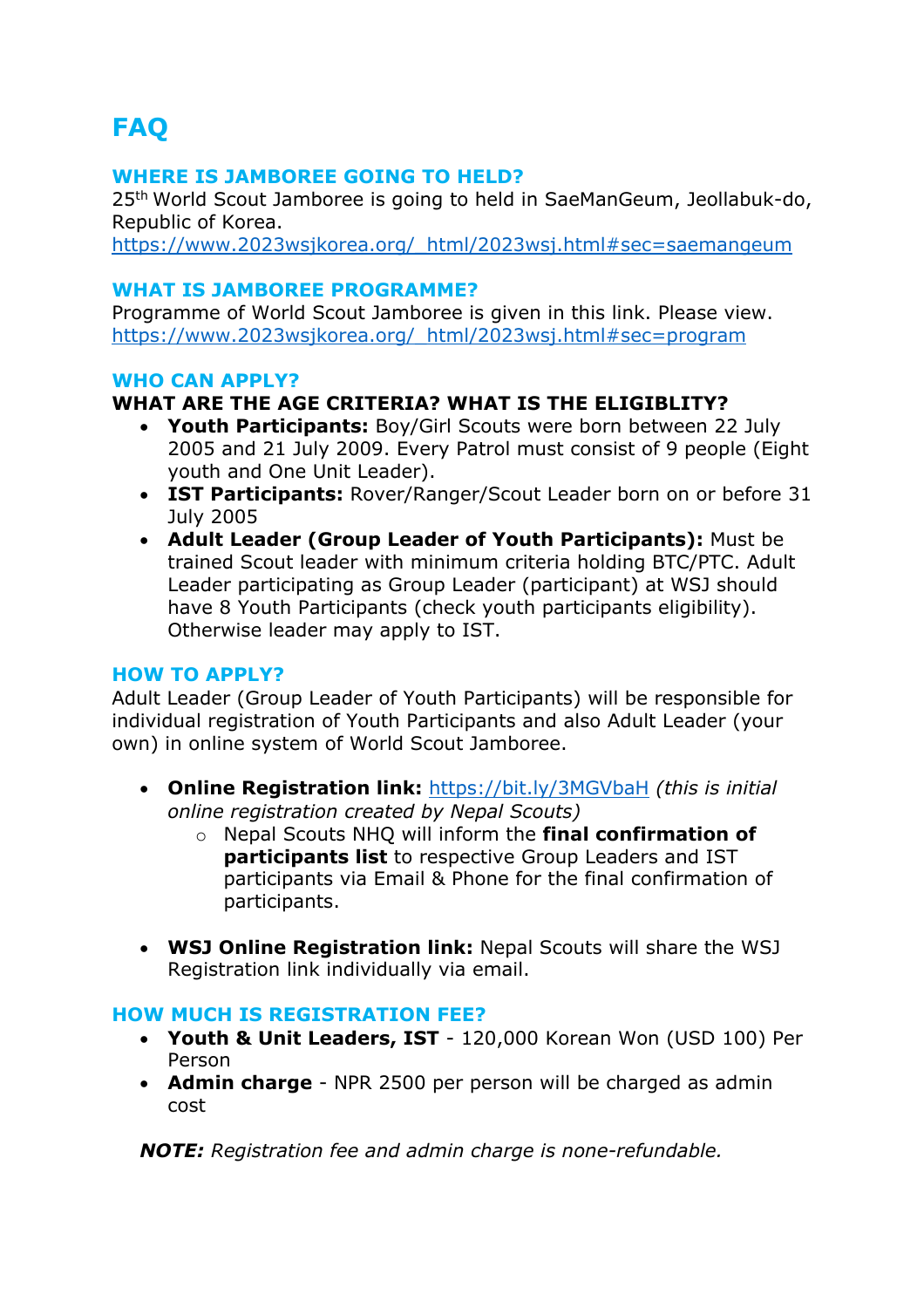# **WHAT IS INCLUDE/EXCLUDE IN REGISRTATION FEE?**

#### **What includes: Jamboree fee includes;**

- Single-person tent with sleeping mat
- Meals from dinner on 1 August to breakfast on 12 August 2023. (For IST, from dinner on 29 July to breakfast on 13 August 2023)
- Cooking equipment (Excluding personal items such as cutlery and plates)
- Unit Camping kit (tarps, tables and chairs)
- Registration Kit: Scarf, Jamboree badge, ID Card
- Transportation (Incheon International Airport to/from Jamboree Site).

#### **What Excludes?**

• Transportation (international), Personal equipment, Uniforms, spending money, VISA fee, Insurance).

#### **WHAT IS PAYMENT SCHEDULE?**

- **Payment of deposit & Admin amount:** 50,000 Korean Won (USD 44) & NPR 2500 per person
	- o Deadline to payment of deposit: 17th May 2022.

#### **NOTE:** *Incase if you missed the deadline to register and pay the deposit fee, follow payment schedule stated below:*

# **Payment of deposit & Admin amount:**

- o **USD 48.5 per person** (with 10% surcharge as per the circular from jamboree organizing committee for late registration and payment)
- o **NPR 2500 per person**
- o **Deadline to payment of deposit:** 17th June 2022
- **Payment of balance (Remaining amount):** 70,000 (USD 56) per person o Deadline to payment of balance: 1st February 2023.

#### **WHERE SHOULD WE PAY THE REIGISTATION FEE?**

For payment, please visit Nepal Scouts National Headquarters Account Section or deposit/online transfer at Mega Bank Nepal (official account of Nepal Scouts National Headquarters). Account details is as follows:

Bank Name: Mega Bank Nepal Branch: Thamel Account number: 0570010067913 Account Name: NEPAL SCOUTS NATIONAL HEADQUATERS - MAIN ACCOUNT